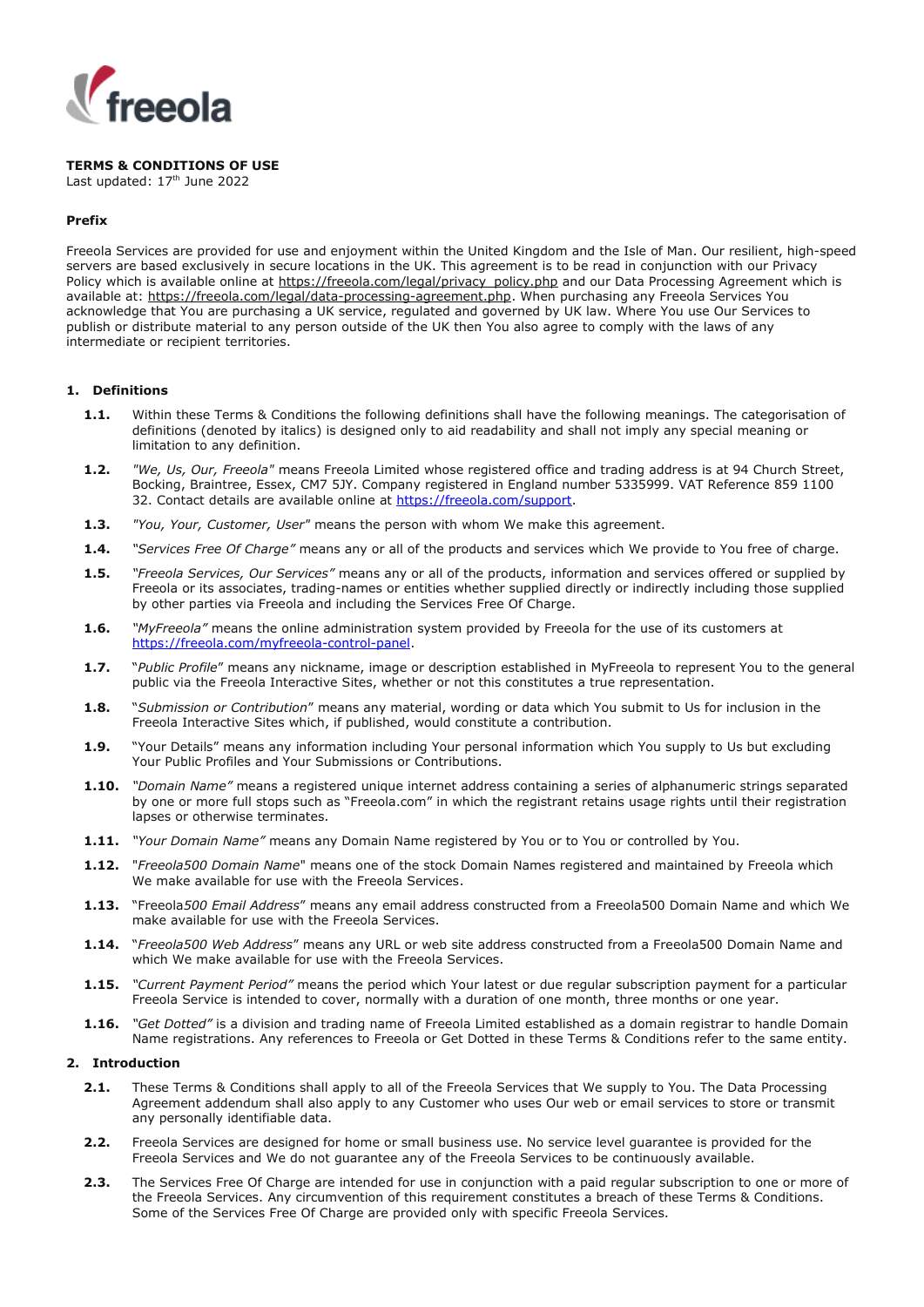- **2.4.** We shall at Our sole discretion be entitled to change the server platform, operating system, infrastructure, configuration, software version, performance levels or any other operational aspect of the Freeola Services.
- **2.5.** Where the word "unlimited" or any word or phrase of similar meaning appears in Our description of any of the Freeola Services this does not imply any exemption from any of these Terms & Conditions under any circumstances.

# **3. Changes**

**3.1.** These Terms & Conditions may be amended by Us at any time. Revised Terms & Conditions will be posted on the Freeola web site at https://freeola.com/legal/terms.php and changes will apply from the date of posting (unless otherwise specified) in respect of any use of the Freeola Services thereafter. You will be deemed to have accepted any alteration or amendment to these Terms & Conditions if You continue to use the Freeola Services after this date.

### **4. Personal Data, Privacy and Domain Name Privacy Option**

- **4.1.** From time to time You will be asked to submit Your Details in order to receive or use the Freeola Services. By entering Your Details in the fields requested You agree to these Terms & Conditions and authorise Us to use Your Details to provide You with Freeola Services and information, process Your payments, respond to Your enquiries, hold Your Details in a computerised database and disclose Your Details or part thereof to Our suppliers where necessary to enable the provision of the Freeola Services or to process Your payments. Our suppliers include providers of telecommunications services, various bodies empowered to control worldwide domain registrations, accredited payment processors and banks. Freeola will remain Payment Card Industry Data Security Standard (PCI DSS) compliant in respect of such information and processes. Please see our Privacy Policy at https://freeola.com/legal/privacy\_policy.php for full details of our processing of personal data and your rights in terms of data access requests and deletion.
- **4.2.** When You elect to pay Us by payment card via Our online system We will present You to a PCI DSS compliant payment provider, authorised and approved by Our bankers, operating a secure environment to receive and process Your payments made by payment card. In the interest of Your security, Freeola itself will not receive process transmit or store Your full payment card details for payments of this type or for any subsequent regular or recurring payments, thus removing one stage of the financial transaction chain.
- **4.3.** You acknowledge that We may from time to time be required under regulations or legislation to cooperate with and disclose data to official bodies, government departments or authorities.
- **4.4.** In the course of Your business with Us We may take instructions from a person who We think with good reason is You or is acting on Your behalf. We may ask security questions and We reserve the right at all times to require proof of Your identity.
- **4.5.** Freeola will comply with applicable General Data Protection Regulations, the Data Protection Act (2018) and with guidelines issued by the Information Commissioner's Office from time to time. Freeola does not sell or rent personal details and will endeavour to safeguard the security of Your Details.
- **4.6.** When You visit web pages operated by Freeola, Your computer will store files known as "Cookies" to help identify You. Cookies facilitate the use of Our shopping trolley, checkout, login forms etc. and without the use of these, or if You disable Cookies on Your browser, it may be impossible to offer or supply the Freeola Services to You. Cookies are used on most web sites and this action represents normal practice across the World Wide Web.
- **4.7.** Every non-essential e-mail We send carries a mailing preferences link to enable the changing of settings or unsubscribe requests. Essential e-mails from Freeola or Get Dotted, for example reminders of domain expiry dates or changes to connection details for Your account, cannot be unsubscribed online. Correspondence preference settings are available to You within MyFreeola.
- **4.8.** Under data protection regulations, You may have the right to request a copy of Your Details and to have any inaccuracies corrected. You can request this service by sending a written request to Data Protection Officer, Freeola Limited, 94 Church Street, Bocking, Braintree, Essex, CM7 5JY. You must enclose a suitable proof of identity and address such as a copy of Your driving licence, utility bill or home phone bill and We may need to contact You for verification. You may also request the deletion of Your Details, where they are no longer required to fulfil a contract, provide a service or to keep records of transactions for the purposes of tax legislation. Please see our Privacy Policy at https://freeola.com/legal/privacy\_policy.php for details.

### **5. Visitor-Generated Content on Our Websites**

- **5.1.** The interactive areas of Freeola's web sites display substantial volumes of chat, game cheats, game walkthroughs, customer site listings, comments and other items submitted by the site Users for public viewing. Users who make Submissions or Contributions may qualify for spot prizes from Our competitions. Users are also invited to submit a Public Profile from within MyFreeola allowing them to be identified under a nickname.
- **5.2.** You agree that all Submissions or Contributions which You make, including any Public Profile which You submit, will automatically fall into public view and will individually and collectively become the property of Freeola to alter or republish at will.
- **5.3.** You agree that Your use of the Our web sites will comply in full with the rules published at those sites and warrant that Your Submissions or Contributions will be suitable for family viewing and will not be defamatory or cause offence or breach the rights of others.
- **5.4.** We reserve the right to deny or remove any Submission or Contribution and bar any User from making further Submissions or Contributions for any reason at Our sole discretion and without notification.
- **5.5.** You accept that the decisions of Our judges and Our moderators involved in controlling the interactive areas of Our web sites and Our competitions will be final.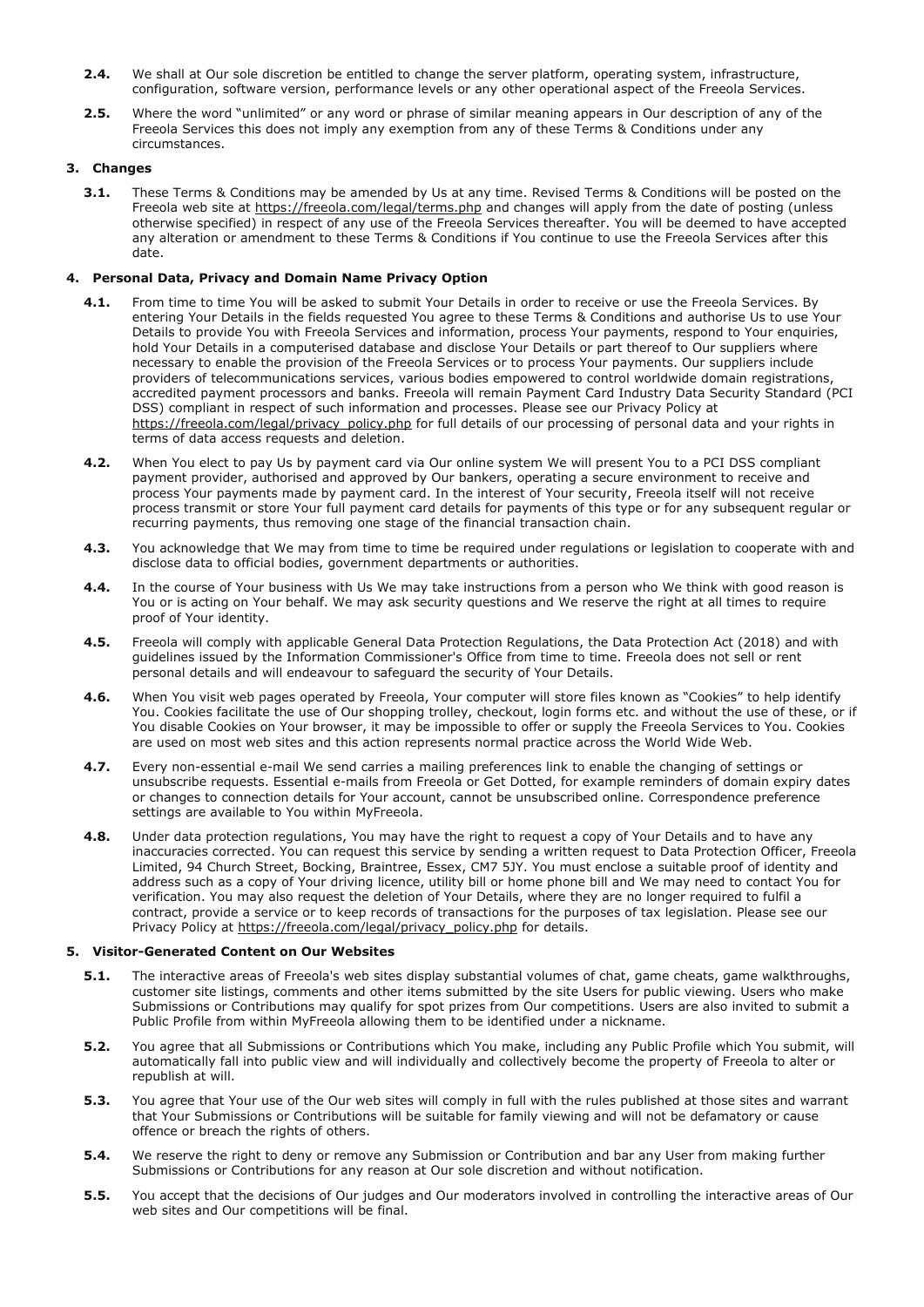### **6. Your General Obligations**

- **6.1.** When entering Your Details You agree to provide current, accurate, true and complete information, to keep Your Details up to date where possible within MyFreeola and to otherwise notify Us of any changes within a reasonable time-frame.
- **6.2.** You are fully responsible for maintaining the confidentiality of any user names, passwords or access codes assigned to You or chosen by You to access, receive or use the Freeola Services. If You suspect any unauthorised use then You should change Your passwords from within MyFreeola or contact Us urgently.
- **6.3.** You agree to comply with any reasonable instructions We may issue to enable You to continue to use The Freeola Services.
- **6.4.** When contacting Freeola whether verbally or in writing You shall communicate clearly in plain English without the use of offensive words or mannerisms and without aggression.
- **6.5.** You accept that information given to You by Us either in correspondence or verbal discussion is private to You and is not for onward publication or transmission.
- **6.6.** You shall not use the Freeola Services to publish, upload, download, share, store, process, link to, post, or otherwise transmit:
	- **6.6.1.** any material that is defamatory, obscene, indecent, abusive, offensive, menacing or which may incite violence, cruelty or racial hatred, or which is in any other way unlawful;
	- **6.6.2.** any material that infringes or might be used to infringe the copyright, trade mark or other intellectual property rights of any party;
	- **6.6.3.** unsolicited promotional e-mail or other bulk e-mail or spam;
	- **6.6.4.** computer viruses, Trojan Horses, worms, or other destructive or contaminating code or program or any information that advises any other party how to do such acts;
	- **6.6.5.** streaming data, downloads, web pages or any other data which is likely to create a heavy load upon the systems or bandwidth of Freeola;
	- **6.6.6.** any payment card numbers or associated information including Your customer payment card details. Regardless of the status of Your web site or the existence of any SSL Certificate You shall not process store or transmit any such payment card information within or via the Freeola Services and You may instead transfer Your customer to a secure server environment operated by a Payment Card Industry Data Security Standard (PCI DSS) approved payment processor providing the payment processor merchant account used for such purpose is held by You and none other and is operated in the approved manner.
- **6.7.** You shall not invade the privacy of other users of the Freeola Services or the internet in general and You shall when using the Freeola Services comply with any applicable data protection legislation currently in force. You shall also comply with Your obligations as outlined in Our Data Processing Agreement, which can be viewed at https://freeola.com/legal/data-processing-agreement.php.
- **6.8.** You acknowledge that the information available on the internet may contain material of an indecent, offensive or unlawful nature. You download or transmit such material at Your own risk. Freeola has no control over such information and You acknowledge that Freeola is not responsible for such information and does not knowingly allow illegal content to be published by users of the Freeola Services. You acknowledge that content control systems of any kind may not prevent all undesired content.
- **6.9.** You are solely responsible for backing up any information or other data posted or transmitted by You via the Freeola Services (including any web site pages created and posted by You) and Freeola will not be liable for any loss or corruption of such information or data including but not limited to the loss of incoming or outgoing message data.
- **6.10.** You are solely responsible for the content or effect of any program, item, material, information or data which may be received via the Freeola Services including software viruses and You acknowledge that virus protection of any kind may not prevent all viruses.
- **6.11.** It is Your sole responsibility to ensure that any software used by You is suitable and complies with all internet standard protocols and all applicable laws and regulations. The entire risk as to the performance and results of such software is assumed by You.
- **6.12.** It is Your sole responsibility to ensure that any hardware used by You is compatible with and correctly configured to use the Freeola Services. You agree not to operate hardware which in any way may harm, adversely affect or place undue load on the Freeola Services.
- **6.13.** You undertake to fully indemnify and keep indemnified at all times Freeola, its employees and information providers against all costs claims and expenses and any other liabilities suffered by Freeola as a result of Your breach of these Terms & Conditions or of any law, regulation or code of practice relating to the Freeola Services including any claim by a third party due to any such breach. You agree that You will, as soon as possible, notify Us of, and forward to Us all correspondence or communication received by You in relation to any such claims.
- **6.14.** If You are dealing with Us as a consumer, nothing in these Terms & Conditions affects Your statutory rights.

# **7. Our General Obligations**

**7.1.** We will at all times endeavour to provide high quality and reliable Freeola Services but do not warrant that Freeola Services will be interruption or error-free or that the transmission of data through the Freeola Services will be secure. You agree that any such interruption will not constitute a breach of this agreement by Us.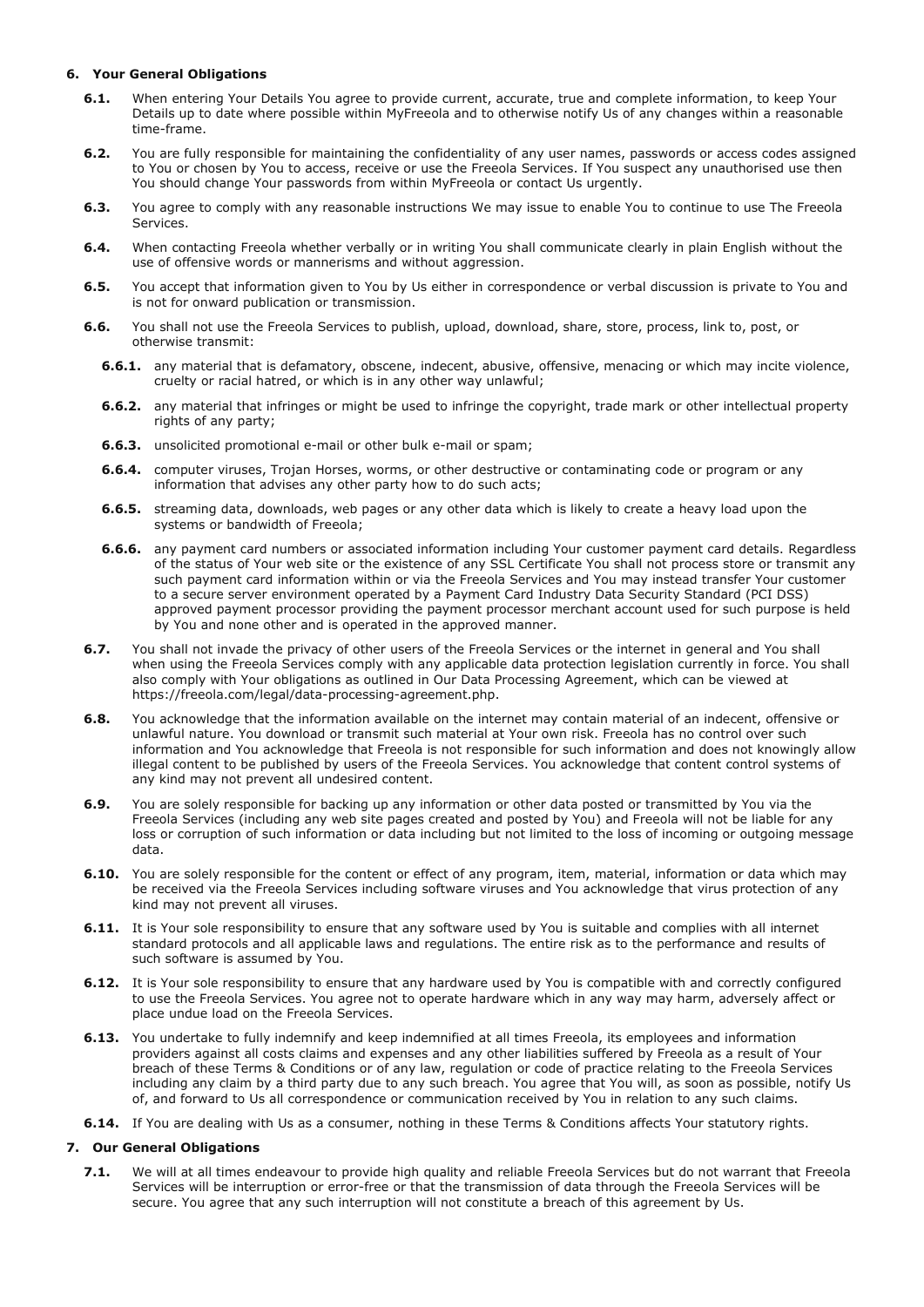- **7.2.** We will provide a Freeola support facility which can be contacted online or by phone during Our working hours. We do not charge for this facility but call charges may be payable to Your telephone provider. Call rates may vary if You call from a mobile phone. Freeola shall not be liable for any costs incurred by You in the course of Your contact with the Freeola support facility.
- **7.3.** We will provide an online administration system which will allow You to administer most aspects of the Freeola Services. This system is known as MyFreeola.
- **7.4.** We will publish Our code of practice and dispute resolution policy specifically relating to any of the Freeola Services which are regulated by Ofcom at [https://freeola.com/legal/code\\_of\\_practice.php](http://freeola.com/legal/code_of_practice.php) and a link to Our contact details and Freeola company registration details on most of the public pages of Our web site.

### **8. Payments**

- 8.1. You agree to pay for each Freeola Service in accordance with Our published charges and payment frequencies using Your payment mandates established in Our sign-up procedure or Our checkout or from within MyFreeola.
- **8.2.** Due to the variations in payment frequency and commencement dates across difference services You may be required to establish separate payment mandates for each individual service. Charges may be applied pro-rata when incurred in respect of uneven periods.
- **8.3.** You acknowledge that Freeola is entitled to collect from You the full amount due for any additional goods or services which We provide at Your request, any charges due in respect of Your overuse or excess, any costs incurred in respect of Your misuse or Your breach of these Terms and Conditions, any amounts remaining unpaid and the net sum value of any billing errors promptly at any time in the future. Please note that all Broadband Excess charges are billed in arrears and some ad hoc charges may incur billing delays through the supply chain and may therefore be presented to You at a later date.
- **8.4.** If We are unable to collect Your payment when due or Your payment fails for any reason or if Your payment mandate is withdrawn You must take all necessary action to rectify the situation at the earliest opportunity. If You have established a fallback payment mandate then We will attempt to collect the outstanding payment using this mandate. If We are still unable to collect Your payment We may suspend or terminate Your Freeola Services. In all such cases payment will still be due to Freeola if Your Freeola Services are not specifically terminated in accordance with these Terms & Conditions.
- **8.5.** Direct Debit payments are initiated 20 days prior to the expected payment date. If You cancel a service less than 20 days before the billing date, You may still be charged, providing that the cancellation was made prior to the billing date, a refund will be issued.
- **8.6.** If You sign up for a free trial period for one of Our Services, You may be asked to set up a valid payment method in advance. While You will not be charged for the free trial, You will be automatically converted to the paid service at the end of the trial period if you do not choose to terminate the service before the end of the free trial period.
- **8.7.** You agree that it is Your responsibility to ensure that suitable payment mandates are in place and We reserve the right to charge You the cost of collecting late payments.

# **9. Notice & Termination**

- **9.1.** You may allow Your Domain Names to expire without giving notice to Us simply by ignoring Our renewal reminders or You may alter Your settings in MyFreeola to cease receiving renewal reminders.
- **9.2.** Most of Our Services carry a 30 day minimum term period and You agree to provide Us with at least 30 days notice to cancel any of these Freeola Services. Some Freeola Services have a longer minimum term (this will be shown when You sign up), if You cancel within the minimum term You will be liable to pay for the remainder of Your minimum term period.
- **9.3.** Notice to terminate Your Freeola Broadband can be made via Your MyFreeola account or by contacting Customer Support on 01376 55 6060 and requires 30 days notice. If you are migrating to another provider, they will provide Us with notice of Your intention to migrate. Broadband termination charges are applied at cost when imposed by suppliers, particularly for full cessation rather than migration.
- **9.4.** You may give notice to cancel all of the Freeola Services which You pay for by regular subscription from within MyFreeola or by writing to Us at Freeola Limited, 94 Church Street, Bocking, Braintree, Essex, CM7 5JW. We may ask security questions to confirm Your identity. If You require assistance then please refer to Our support pages at [https://freeola.com/support](http://freeola.com/support) or call Our support team on 01376 55 6060.
- **9.5.** We may terminate Your use of any Freeola Services at any time and where practical We shall provide You with 30 days notice of such termination. We may at Our sole discretion immediately terminate or suspend Your use of one or more of the Freeola Services with or without advance notification at any time for any reason or circumstance including but not limited to the following; if:
	- **9.5.1.** You fail to keep up with any payments due to Us or cancel or deny any payment mandate;
	- **9.5.2.** in Our opinion You have breached one or more of these Terms & Conditions;
	- **9.5.3.** Your equipment used to access the Freeola Services is considered incompatible with or damaging to any Freeola Service;
	- **9.5.4.** Your manner or pattern of use of the Freeola Services is detrimental to the provision of such services to other Freeola Users or indicates in Our opinion a possible breach of these Terms & Conditions;
	- **9.5.5.** We experience unforeseen issues with the reliability or provision of any Freeola Service;
	- **9.5.6.** We determine that Your usage exceeds that which in Our opinion is commensurate with normal home or small business usage.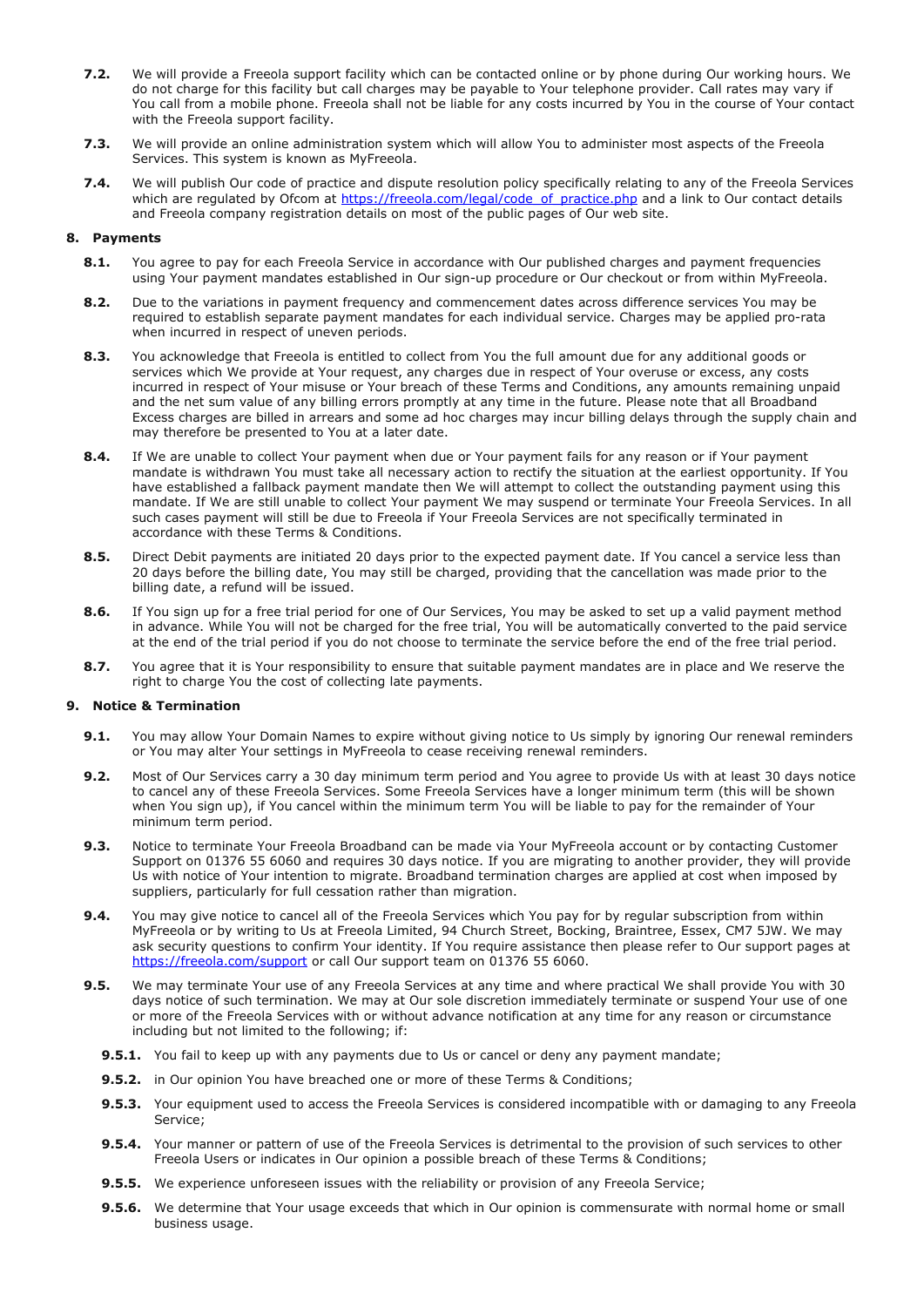- **9.6.** We will be entitled to collect any payment due from You or owed to Us by You upon termination of any Freeola Service or to refund any overpayment. We reserve the right to instigate collection procedures including the use of payment collection agencies in order to recover unpaid amounts and We may inform credit reference agencies of Your failure to pay.
- **9.7.** Freeola endeavours to supply a comprehensive range of free or low cost services to enable Your best use of the internet. Thousands of people use the Freeola Services in the spirit they are provided for small business and for pleasure. However, a minority of users seek to exploit the Freeola Services in order to make nuisance, commit fraud, breach the rights of others or publish illegal or insensitive material. In order to combat internet abuse Freeola will act to remove any user who We suspect is misusing or may misuse the Freeola Services.

#### **10. Freeola500 Domain Names**

- **10.1.** Freeola registered more than five hundred Domain Names, some of which are still in use as Freeola500 Web Addresses or Freeola500 Email Addresses. Freeola no longer allows the creation of new addresses at Freeola500 Domain Names, however existing Freeola500 Web Addresses and Freeola500 Email Addresses may continue to be used, provided that they remain assigned to a Freeola Service.
- **10.2.** Freeola500 Domain Names remain the property of Freeola and all rights to the Freeola500 Domain Names and associated subdomains, e-mail addresses or web site addresses are reserved by Freeola.
- **10.3.** Freeola500 Domain Names, Freeola500 Web Address and Freeola500 Email Address are intended for personal or private use and should not be used as trading names.
- **10.4.** We reserve the right to withdraw any Freeola500 Domain Name or Freeola500 Web Address or Freeola500 Email Address without notice or notification for any reason. Where possible We will endeavour to notify users with at least 14 days notice of such withdrawal and We may suggest or offer suitable alternatives.
- **10.5.** You shall not use any Freeola500 Domain Name or Freeola500 Web Address or Freeola500 Email Address to purport connection with any person organisation, company or sporting club even if their identity is apparent as part of that Freeola500 Domain Name. In the event that the public is at risk of assuming such connection then You must display a prominent notice on the relevant web site or email message to correct any possible misinterpretation. Freeola does not claim any connection with, or authorisation from, any such organisations, companies or sporting clubs and is not responsible for any connection assumed by You.

### **11. Freeola E-mail and Anti-Spam**

- **11.1.** Freeola provides email facilities either as part of the Services Free Of Charge or upon payment of a subscription to enable You to send and receive email messages. Freeola email facilities can be used in conjunction with Your hosted Domain Names or by selecting from the Freeola500 Email Addresses which are provided by Us as part of the Services Free Of Charge.
- **11.2.** Freeola allows You to establish multiple email addresses and provides an array of facilities such as email forwarding which are selectable from within MyFreeola.
- **11.3.** Freeola will provide basic anti-spam and anti-virus filtering on all Your incoming mail messages. You agree that it is impossible for Us to guarantee that this service will stop all spam messages or messages with viruses or malicious content attached or included. You acknowledge that the nature of spam and virus checking technology may mean that on occasion an innocent or genuine incoming e-mail message is falsely detected as containing spam or malicious content (a false positive) and therefore may not be delivered to Your address. Freeola is not responsible for any damage caused by spam messages or messages with viruses or malicious content attached or included which are not detected by Freeola's virus checking systems.
- **11.4.** We reserve the right to delete any e-mail messages that have not been downloaded within 60 days of them being received by the Freeola mail servers. You should not rely upon the Freeola mail servers to store Your incoming or outgoing email messages or attachments and Freeola cannot be held responsible for loss of data.
- **11.5.** We reserve the right to remove Your e-mail address from the Freeola mail servers upon expiry of any email subscription payment or other termination of Your account.
- **11.6.** Freeola500 Email Addresses may automatically be deleted or deactivated if You have not checked Your email within the last 60 days. We may send test messages to You in order to determine if any Freeola500 Email Address is still active. We may attach a short polite message from Freeola or its business partners or advertisers to the end of each e-mail which You send from any Freeola500 Email Address.

### **12. Freeola Web Space and Hosting, MySQL Database, Really Quick Sites (RQS), InstantPro Web Sites and Freeola Web Design**

- **12.1.** Freeola provides web space on Our web servers either as part of the Services Free Of Charge or upon payment of a hosting subscription to enable You to upload pages and files for the purpose of publishing Your web sites. Freeola web space can be used in conjunction with Your hosted Domain Names or by selecting from the Freeola500 Web Addresses which are provided by Us as part of the Services Free Of Charge.
- **12.2.** The ability to utilise scripts written in the PHP and CGI (PERL) languages is included with Freeola web space uploaded via FTP and demands some technical knowledge on the part of the User. Use of MySQL for Your web site is available with the MySQL Web Hosting subscription which includes unlimited MySQL databases with or with the optional MySQL Database service which provides one MySQL database with the ability to create multiple tables.
- **12.3.** Freeola does not provide technical support for Your general use of the optional MySQL service. In addition to Your normal access to MySQL from within MyFreeola You may also use a third party MySQL client of Your choice.
- **12.4.** Freeola allows You to establish multiple web sites and provides an array of facilities and settings for Your site which are selectable from within MyFreeola.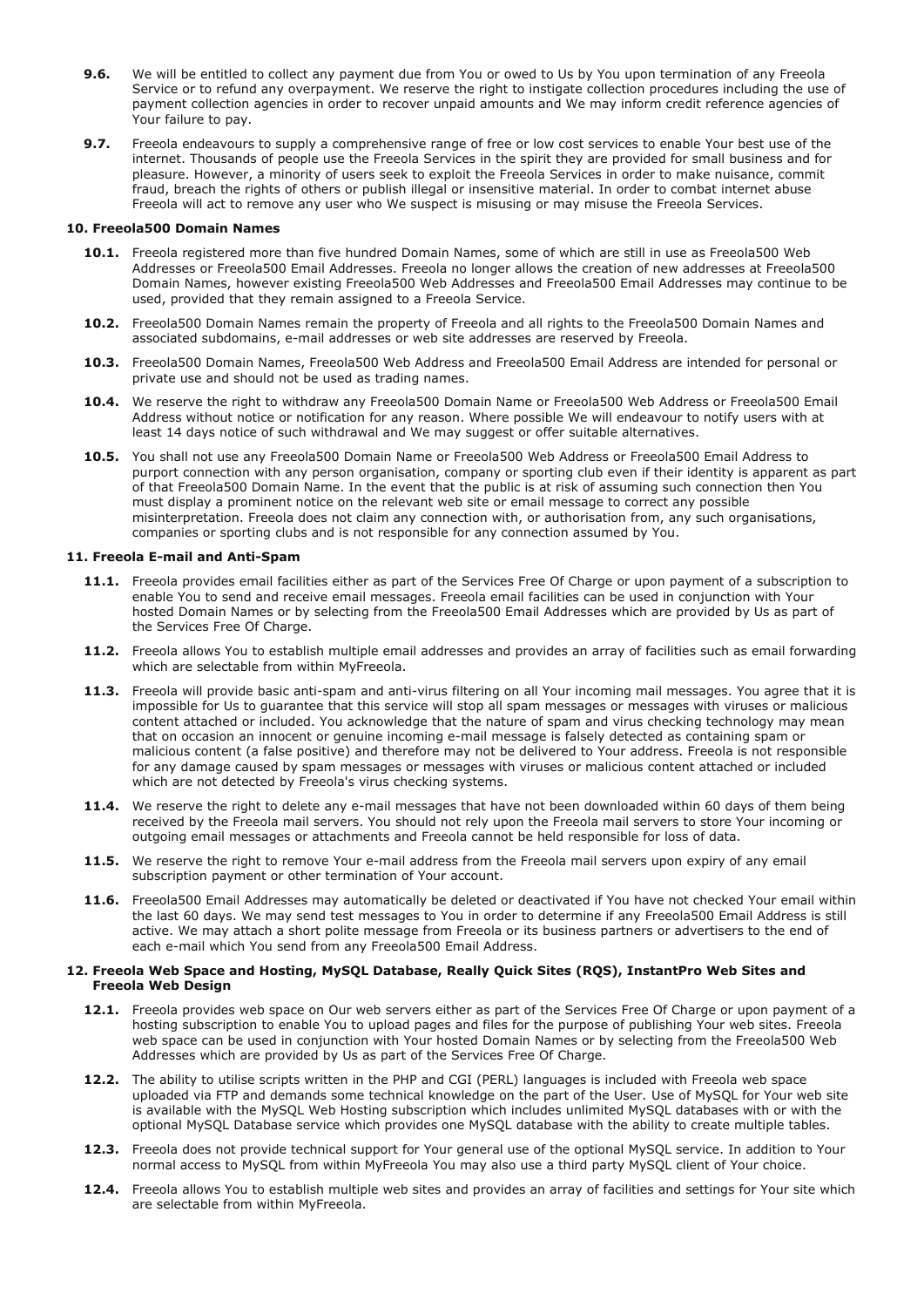- **12.5.** You are not permitted to use Freeola web space as an offsite backup facility. Therefore, all files uploaded to Your web space should be visible and accessible to the outside world (or web-visible). We reserve the right to delete files or directories that are not web-visible without giving notice to You. This clause is not designed to prevent You from operating a password protected web site.
- **12.6.** You are not permitted to use Freeola web space to:
	- **12.6.1.** create a web site which in any way contravenes these Terms and Conditions;
	- **12.6.2.** create multiple web sites which have the main purpose of redirecting visitors to another web site;
	- **12.6.3.** create a web site with file content such as but not limited to images, movies and sounds where the links to such content originate from one or more external web sites. Freeola web space is not designed for use as a file server;
	- **12.6.4.** create a web site which is a direct copy or similar copy to another site hosted at Freeola or elsewhere.
- **12.7.** If You wish to optimise Your web pages for search engines You agree to use coding and techniques which comply fully with the guidelines issued by Google, MSN, Yahoo and other large search engines. We shall have the right to remove or prevent access to any sites that in Our opinion are using unacceptable techniques such as but not limited to keyword stuffing, keyword spamming, doorway or hallway pages, hidden text, hidden links, page cloaking, multiple pages with same content or multiple single page sites which interlink. All pages of Your web site will be available to search engines unless You take action to prevent this.
- **12.8.** We reserve the right to remove or prevent access to any script or page which in Our opinion is causing a high load or degradation of the Freeola Services.
- **12.9.** We will not place any advertising messages on any web pages You have uploaded to Your Freeola web space. However, We shall be entitled to display Our own choice of content on any *404 not found* error page or other error pages including those which are shown for sites which do not have a valid index page.
- **12.10.** You should not rely upon the Freeola web servers to store Your web site designs or content and Freeola cannot be held responsible for loss of data. You acknowledge that Freeola may not be aware of any loss of web site data or other disruption to any web site and You should therefore maintain Your own checks and back-ups.
- **12.11.** Freeola500 Web Addresses and their associated web sites may automatically be deleted or deactivated if We have reasonable cause to believe that You have not logged in to Your web space via FTP for a period of at least 90 days.
- **12.12.** Really Quick Sites and Freeola InstantPro web site builder can be used to design, manage and publish Your web site quickly and easily via a unique online design and administration systems. A Freeola InstantPro subscription entitles You to use of the Freeola InstantPro builder, templates and hosting. You are entitled to use the RQS system free of charge to design and build Your web site. An RQS Web Hosting subscription may be purchased from within MyFreeola in order to publish Your RQS web site. Where an RQS web site is assigned to one of Your Domain Names in MyFreeola you are entitled to publish a one-page website without the requirement of an RQS Web Hosting subscription. We reserve the right to remove data associated with an RQS web site six weeks after its last use if that web site is not associated with either an RQS Web Hosting subscription or with one of Your Domain Names. RQS and InstantPro web sites, including those designed or modified by Freeola Web Design, rely upon a unique administration system which is programmed, designed and updated by Freeola. Consequently, although RQS and InstantPro web sites can be moved from one address or domain to another, they cannot be moved to or hosted by any alternative provider. We recommend that You keep a back up of all of Your text, images and components used in the process of making Your RQS or InstantPro web site. If you assign a Domain Name which is hosted with an alternative provider to Your RQS web site, Freeola will not be responsible for any interruption in the availability of Your RQS web site which is due to the incorrect assignment or expiry of Your Domain at its hosting provider.
- **12.13.** An optional Freeola Web Design service is available upon payment of a subscription or by a single payment. The Freeola Web Design service offers to create a new Really Quick Sites web site for You or to develop, maintain, update or improve Your existing RQS or Freeola InstantPro web site or to design web site components. Once You have provided Us with Your design brief and Your content information and accepted Our quotation whether intended by single or multiple payments then You agree that the work which We perform is custom work bespoke to Your web site and We cannot waive charges or refund payments if You decide to cancel Your instructions for any reason or at any time. We will endeavour to spend at least the amount of time agreed or stated by Us to complete the work to Your satisfaction but We do not guarantee Your satisfaction.

### **13. Free Web Site Promotion**

- 13.1. You agree that We may show Your web site address, screen images, descriptions and a link to Your site from any pages of Our web site at any time whether or not We receive any request from You.
- **13.2.** You may, from within MyFreeola, request Us to publish Your web site address and a link to Your web site for the purpose of promotion or to help search engines to find Your web site. A premium listing is available for an annual fee which is published on Our web sites. Only web sites which are suitable for a family audience will be considered for inclusion. We reserve the right to deny any request for inclusion and to remove any listing for any reason at Our sole discretion without notification.
- **13.3.** Web sites listed in the Customer Sites section of Our site may qualify for spot prizes and additional promotion from time to time.

# **14. Freeola and Get Dotted Domain Name Registration**

**14.1.** Freeola and Get Dotted offer the registration of available Domain Names as unique internet addresses for use as web site addresses or email addresses. Domain Name registrations require periodic renewal or will otherwise lapse and may become available again to the general public. Registrants may offer their Domain Name registrations for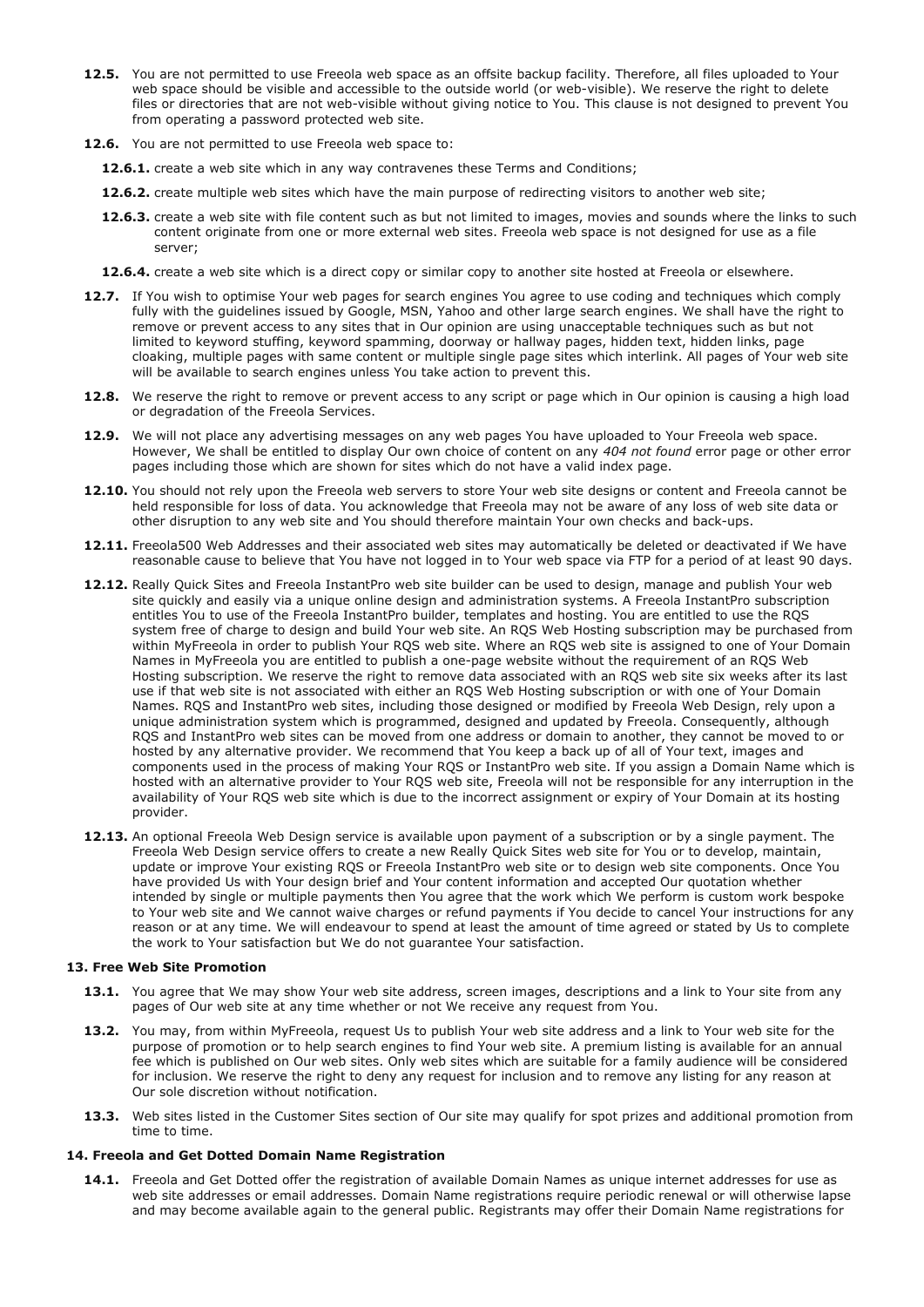sale on the open market and registrations are transferable subject to stringent procedures and rules imposed by domain authorities.

- **14.2.** Domain Name registrations will normally be handled by Get Dotted which provides domain availability information online at [https://getdotted.com.](https://getdotted.com/) Postal correspondence regarding Domain Names should be addressed to Get Dotted, Freeola Limited, 94 Church Street, Bocking, Braintree, Essex, CM7 5JY.
- **14.3.** Freeola and Get Dotted have no prior claim on any rights whatsoever to the use of Domain Names which You as the registrant have paid Us to register on Your behalf.
- **14.4.** Domain Name availability and any available registrant information displayed on Our web sites relies upon information supplied by the domain authorities. We provide this information in good faith but We do not warrant it to be accurate, complete, up to date or available at all times.
- **14.5.** Domain Names successfully registered by Get Dotted will be registered using the details You supply as the registrant. You agree to provide true, accurate and complete information for this purpose. According to international domain registry rules, domain registrant contact details must be verified. If You do not respond to requests to verify Your details, use of Your domain may be suspended. You acknowledge that the process of Domain Name registration may take several days from application and the rules of acceptance are controlled by the relevant domain authority. You acknowledge that the process of Domain Name registration may take several days from application and the rules of acceptance are controlled by the relevant domain authority.
- **14.6.** You agree not to register offensive words or any construction which may infringe the trademarks, trading names or intellectual property rights of others within Your Domain Names. Successful registration of a Domain Name does not imply the legal right to use that Domain Name or any entitlement to hold that registration and We will not investigate such rights or entitlements. You acknowledge that the relevant domain authority has the right to withdraw offending Domain Names and under such circumstances We will not be liable for any compensation or refund.
- **14.7.** By registering a Domain Name with Get Dotted You agree that it is Your sole responsibility to comply with the terms and conditions of the relevant domain authority including but not limited to Your full compliance in the event of an officially lodged domain dispute or dispute resolution procedure. Links to domain authorities are provided for Your reference at [https://freeola.com/legal/domainterms.php.](http://freeola.com/legal/domainterms.php) Neither We nor Our directors, officers, employees or servants nor any expert shall be liable to a party for anything done or omitted in connection with any proceedings under any dispute resolution procedure unless the act or omission is shown to have been in bad faith.
- **14.8.** You acknowledge that Freeola has no choice but to comply with any request made as part of an official dispute resolution procedure including but not limited to the transfer of Your Domain Name to another party and in such cases Freeola shall not be liable to You for any refund or compensation.
- **14.9.** You may transfer in Domain Names registered by You with another domain registrar so they are managed through Freeola and Get Dotted to enable them to be used in conjunction with the Freeola Services. Or You may transfer out Domain Names registered by You to another domain registrar for which service you may be charged Our published administration charge. Such transfers constitute a transfer of registrar not a change of registrant. The process of transferring a Domain Name from one registrar to another is controlled by the relevant domain authority.
- 14.10. Payment of a registration fee or renewal fee or administration fee to Get Dotted does not imply acceptance. Where it transpires that a Domain Name applied for is unavailable, delayed, declined or for any reason the registration is cancelled by any authority or if any error or technical fault by any party results in the loss of the Domain Name after payment of a registration fee or renewal fee or administration fee then You may be reimbursed in full the fee paid but You shall not be entitled to any further compensation.
- **14.11.** If We inform You that Your Domain Name registration or renewal or change of details was successful You agree to personally double-check this to verify that that the correct details of the Domain Name registrant and expiry date appear in MyFreeola.
- **14.12.** You acknowledge that unless You renew Your Domain Name registrations before their expiry dates then Your Domain Name registration will lapse and this may cause You to lose all rights to Your Domain Name. You agree and acknowledge that responsibility for renewing Your Domain Name registrations before their expiry dates rests solely with You. Get Dotted may attempt to contact You prior to the expiry date of Your Domain Name registrations but We do not guarantee or warrant that such communications will reach You. Expiry dates are displayed in the domain authority's WHOIS output and may also be may also be available to You within MyFreeola.
- **14.13.** You acknowledge that unless you renew Your Domain Name before the expiry date, dependant on the domain type, they may fall into a grace period, and/or redemption period. During this period only the registrant can renew the domain and during the redemption period a domain may be recovered for a higher fee.
- **14.14.** Domain Names can be set to Auto-Renew within MyFreeola (providing that the domain has more than one month before it expires). A payment method will be required if You do not have one set-up already. Auto-Renew can be switched off at any time within MyFreeola. Payment for Your Auto-Renewal will be taken one month in advance of the expiry date, to ensure that any issues with payment will not lead to You missing the renewal date.
- **14.15.** You are entitled to host Your Domain Names for use in conjunction with Freeola Services providing You registered the Domain Name through Get Dotted or You transferred in the Domain Name to Get Dotted management.
- **14.16.** We shall be entitled to remove hosting entitlement and delete any associated files without notice for any expired Domain Name or any Domain Name where the Domain Name itself or part of its construction is in Our opinion rude, offensive, unsuitable for a general audience or likely to breach the lawful rights of any party.
- 14.17. Freeola reserves the right to show temporary advertising content on the web site of any Domain Name You have registered with Get Dotted or hosted with Freeola where You have not yet uploaded any web pages of Your own.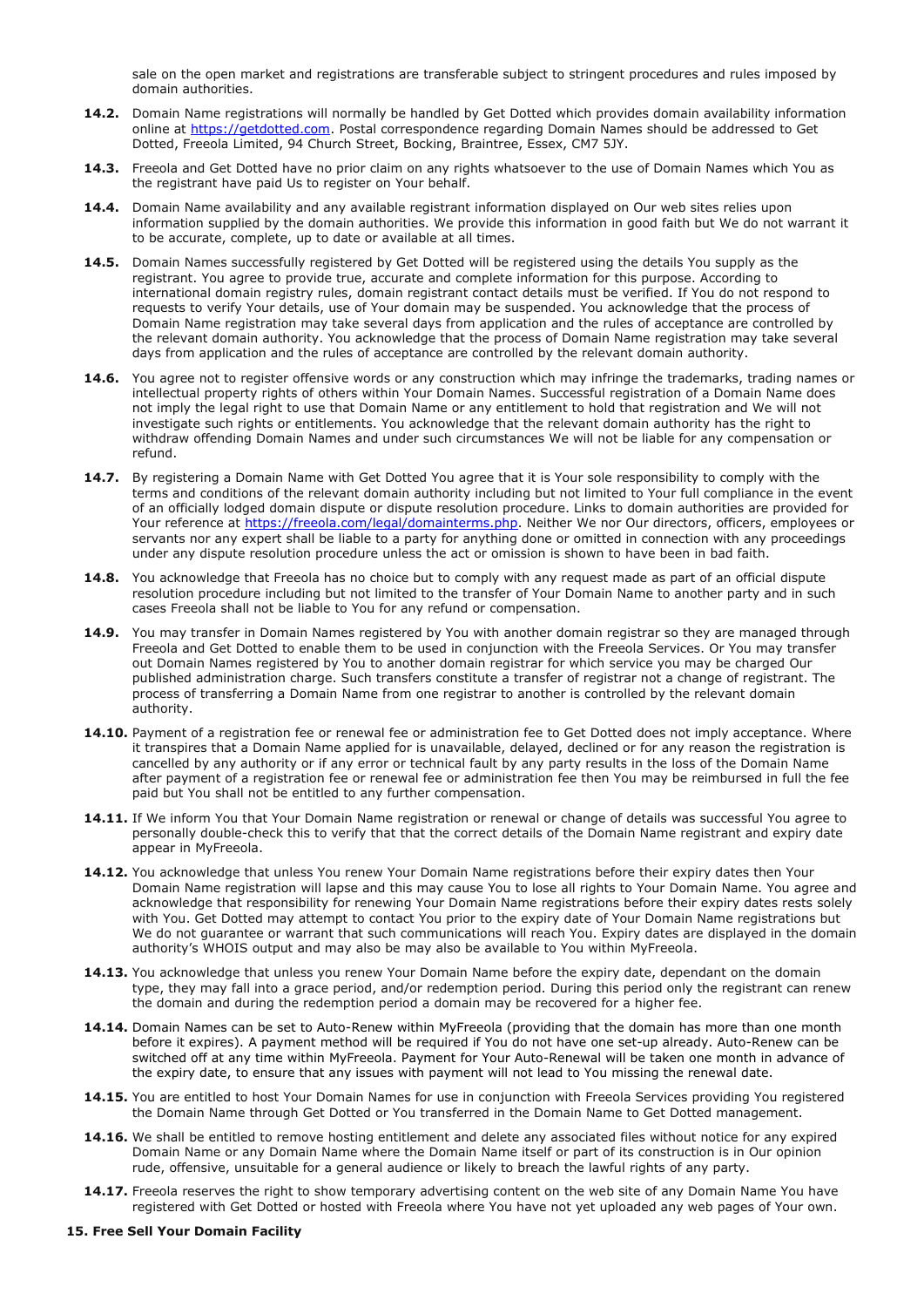- **15.1.** You may, from within MyFreeola, request Us to advertise Your Domain Names in the Domains For Sale section of Our site for the purpose of offering the rights in Your Domain Name registrations for sale. We reserve the right to deny any request for inclusion and to remove any advertisement or listing for any reason at Our sole discretion without notification.
- **15.2.** Inclusion of Your Domain Names in the Domains For Sale section of Our site does not imply or create any obligation to actually sell Your Domain Names. We will attempt to contact You with any response to Your advertisement or listing and You will be wholly responsible for any transaction which occurs as a result of such response.
- **15.3.** When submitting Your Domain Name for inclusion You are required to enter a realistic selling price for Your Domain Name or You may select 'Make Offer' instead.
- **15.4.** Our promotional material may be included with the pages which advertise Your Domain Names.

#### **16. Freeola Broadband Internet Connection**

- **16.1.** Freeola Broadband provides high speed internet connection where available subject to an initial activation fee to new broadband users and a monthly subscription. Where the tariff does not include unlimited data, excess data transfer charges are applied if You exceed Your data transfer limit. Termination charges are applied at cost when imposed by suppliers, particularly for full cessation rather than migration.
- **16.2.** When You apply for Freeola Broadband Our system will display an initial availability check to determine whether You will be able to migrate an existing connection or activate a new one. Information from this system including availability is not guaranteed and should always be considered to be provisional until an actual activation takes place. Furthermore, accurate data relating to maximum speeds and other performance issues may not be available until at least 10 days following activation of Freeola Broadband.
- **16.3.** Freeola will endeavour to keep You informed and provide instructions and support during the migration or activation process and will endeavour to launch the broadband connection by the date stated in Our confirmation letter or email. However no guarantees are given due to the possibility of unforeseen technical circumstances.
- **16.4.** If for any reason We are unable to supply Freeola Broadband to You We will advise You as soon as possible and arrange for any monies paid in advance in lieu of the service to be refunded to You. If on the day following the activation date You are unable to use Freeola Broadband You should contact Us at Your earliest opportunity to report a failure to launch. We will investigate this and attempt to resolve it as soon as possible. Providing You have reported the failure to launch within 48 hours of the stated activation or migration date and You are not in any way responsible for the fault We will arrange for a credit to be raised in lieu of any unusable period upon request.
- **16.5.** Freeola reserves the right to decline or cancel any application for Freeola Broadband at Our sole discretion at any time during the migration or activation procedure. Some migrations and some activations are not successful.
- **16.6.** Migration may save You the cost of a new activation if You are currently receiving broadband from another internet service. If You have already ceased Your existing connection a new activation will be required. On the day Your broadband is due to be migrated You will need to change the connection User name and Password stored on Your computer or in Your router to the new settings provided by Freeola. We will endeavour to provide clear instructions and assistance with such settings.
- **16.7.** We provide You with a 14 day cancellation period, which begins the day after We accept Your order. If You decide to cancel in this period, You will have to pay for the services that You have used and any connection charges that may apply, even if these were discounted or free when You signed up. If You received any discounted equipment, that You wish to keep, You will no longer be eligible for the discount and will be required to pay the difference. For information on cancelling after this period, see Section 9 Notice & Termination.
- **16.8.** Freeola Broadband products are designed for normal home and small business use only. Where the word "unlimited" or any word or phrase of similar meaning appears in Our description of any Freeola Broadband tariff or offer this does not imply any exemption from any of these Terms & Conditions under any circumstances, but merely that excess charges do not apply to that particular part of that tariff or offer. For the avoidance of doubt We do not consider the unauthorised upload, download, swapping or sharing of copyright media files to fall within normal home and small business use.
- **16.9.** Freeola Broadband does not offer any guaranteed speed or service levels. Service speeds may vary at any time due to contention, internet conditions, telecommunications load or Your equipment. Due to the nature of Freeola Broadband and all ADSL based products Freeola will under no circumstances offer refunds or discounts in lieu of service speeds or availability failing to reach Customer expectations.
- **16.10.** We reserve the right to enforce data traffic management techniques at any time in order to maintain a high quality service for all Users of The Broadband Service.
- 16.11. Your data transfer usage can be monitored by You from within MyFreeola. If Your Freeola Broadband tariff specifies data transfer limits and You exceed these in any given month We will apply data excess charges at Our published rate to Your next monthly bill. You may change Your choice of tariff from within MyFreeola subject to payment of a small administration fee shown during the process. Tariff changes are applied from the start of the next payment period. Freeola reserves the right to deny any tariff change for technical or operational reasons.
- **16.12.** If You experience a fault with Your Freeola Broadband connection You should report this to Us at Your earliest opportunity. Our staff will attempt to diagnose the cause of the problem and if third party intervention is required, We will escalate the fault to Our suppliers for resolution. In such cases We will write to You to set out clearly Our procedure to resolve the fault. We are unable to guarantee resolution of all reported faults or issues.
- 16.13. If You have reported a fault then Freeola or Our supplier may choose to send an engineer or representative to Your premises to investigate. Prior to sending the engineer We will notify You of the date and time band. If no fault is found or the fault is attributable to incorrect set-up or other actions by You or if the engineer is unable to gain access to Your premises then Freeola or Our supplier reserve the right to bill You for reasonable costs or standard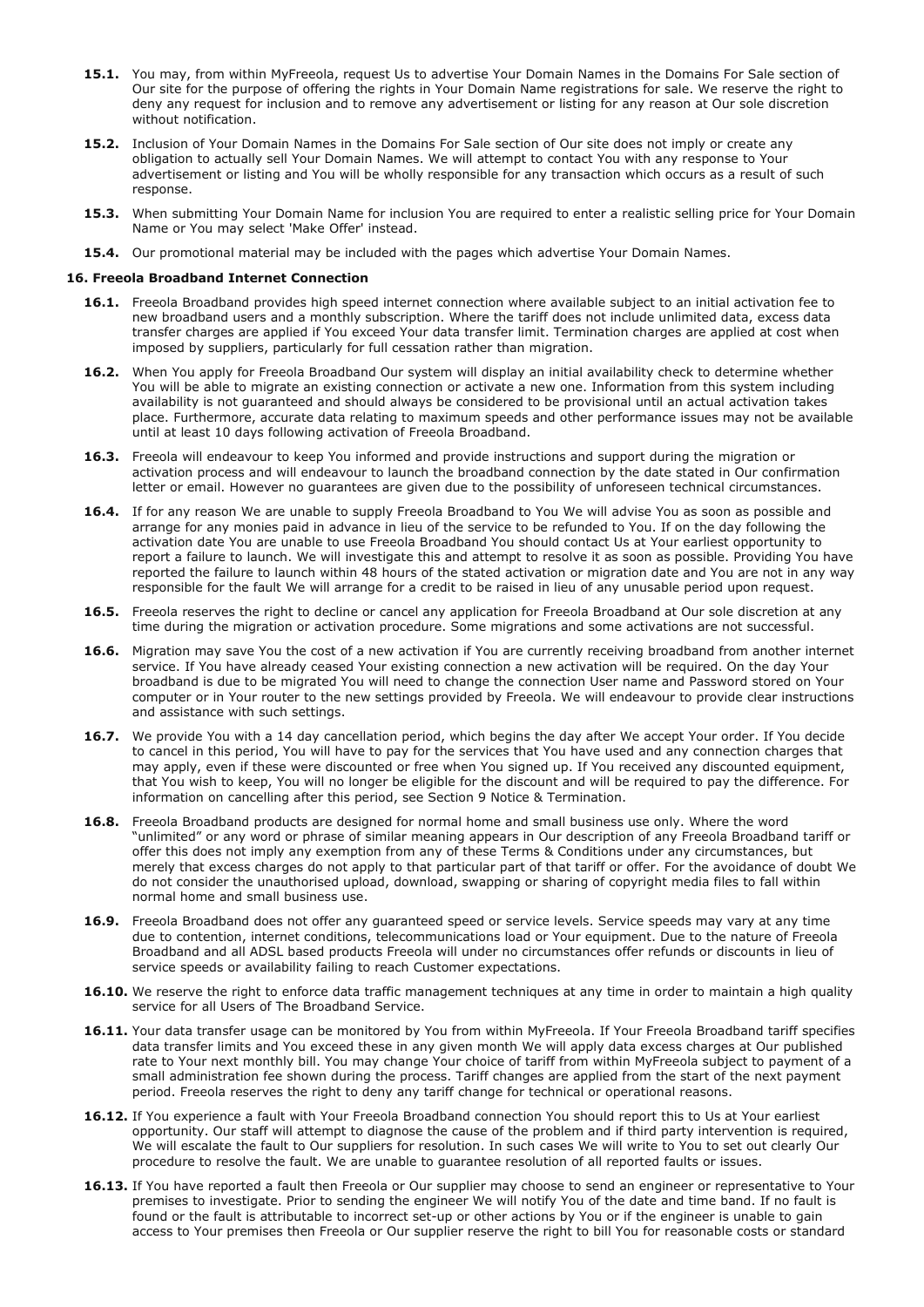charges relating to the visit. If the engineer or representative fixes a genuine fault beyond Your reasonable control or scope of responsibility a charge will not normally be made.

- **16.14.** We shall not provide compensation for any period of time where You are unable to access The Broadband Service due to a fault with Your connection equipment regardless of who supplied the equipment.
- **16.15.** If for any reason the BT telephone line used to provide Your Broadband Service is ceased and We have not received any official notice of Your intentions We will request an immediate termination of Your Freeola Broadband. Freeola reserves the right to recover any outstanding payments due including at Our sole discretion an administration fee of £25 in lieu of the additional work We incur as a result of such terminations.
- 16.16. We are unable to move a Freeola Broadband connection directly from one premises to another, even if You move Your broadband telephone number. If You move premises You should follow Our termination procedure in accordance with the Notice & Termination provisions within these Terms & Conditions. Please then sign-up for a new Freeola Broadband connection in the normal manner for Your new premises.
- **16.17.** If You report a fault with Your service which requires an engineer visit, a visit from an engineer will be arranged for You. If an engineer finds a fault is due to Your internal wiring, equipment or configuration then You may be liable for the costs of the engineer visit.

#### **16.18. Freeola Broadband Payment Procedures**

- **16.18.1.** When You apply for Freeola Broadband You will be asked to pay an activation fee or migration fee plus the monthly charge for the Freeola Broadband tariff You have chosen plus any hardware or accessories You have chosen. This amount must be paid by a credit or debit card.
- 16.18.2. For Your ongoing regular subscription payments for Freeola Broadband We recommend that you set up a Direct Debit mandate. We may establish a fallback payment mandate using the credit or debit card used when placing Your order which may be charged in the event of a payment failure on Your Direct Debit mandate.
- **16.18.3.** Your Current Payment Period may not align with Your actual payment dates and may require adjustment prorata to co-ordinate with Our payment collection cycles. Any pro-rata adjustment will be based on Your daily rate calculated as a proportion of Your monthly Freeola Broadband tariff. In practice this means that some charges may be for more than a month or less than a month especially during the early months and although We require monthly payments in advance We may in fact defer collection by several days into the Current Payment Period.
- **16.18.4.** Elements of Freeola Broadband such as excess usage charges, call-out charges or cessation fees may be charged in arrears.
- **16.18.5.** Freeola reserves the right to withdraw promotional discounts at its sole discretion if one or more of Your regular subscription payments fail.
- **16.18.6.** Freeola reserves the right to change the range or scope of Broadband Tariffs and promotions at any time. Price increases or changes to Broadband Tariffs which negatively impact Your Broadband Tariff will be notified to You no less than 30 days in advance. We are under no obligation to notify You in advance of price decreases.
- **16.18.7.** Terms and conditions shown under the heading of Payments in these Terms & Conditions also apply.

### **16.19. Freeola Broadband Migration Notes**

**16.19.1.** If You wish to migrate Your Broadband Service to an alternative provider, You should not cease Your current connection as this may incur termination fees. Your chosen provider should inform Us of Your migration request. You agree that We will continue to charge You for Freeola Broadband until such time that We receive notification from Your new provider that Your connection has been successfully migrated. Furthermore You agree and understand that if You subsequently request a termination or if We are unable to collect Your monthly payment and are forced to request a termination the migration will almost certainly fail. Freeola shall not be responsible for any outcome as a result of this including but not limited to activation fees charged by Your new provider.

#### **17. Line Rental**

- **17.1.** Freeola's Silent Line Rental can be used for a broadband connection and to receive incoming calls. There is not a facility to make outbound calls to any numbers, other than freephone or emergency services.
- **17.2.** Terminating Your line rental will result in all other services that rely on the line, such as broadband also being terminated. You could be liable for cease charges or early termination charges for services on the line.
- **17.3.** Transfer fees may differ depending on Your current line type. If You do not have a line, We can arrange for BT to install a new line.
- **17.4.** You have a 14 day cancellation period, which begins the day after We accept Your order. If You choose to cancel within this period, You will have to pay for the services You have used and any connection charges that may apply, even if these were discounted or free when You signed up. If You report a fault with Your service which requires an engineer visit, the visit will be arranged in accordance with Your service level. Escalated care options are available for expedited engineer response times. If an engineer finds a fault is due to Your internal wiring, equipment or configuration then You may be liable for the costs of the engineer visit.
- 17.5. If You choose to accept any reverse charge or collect calls, You will be liable for the charges accrued. An itemised bill can be issued upon request.

#### **18. Assignment, Enforceability, Waiver & Jurisdiction**

**18.1.** Freeola is an independent limited company registered in England number 5335999. In the event of any change of trading name, ownership or merger all the data held by Us will be assigned to the new corporate entity.